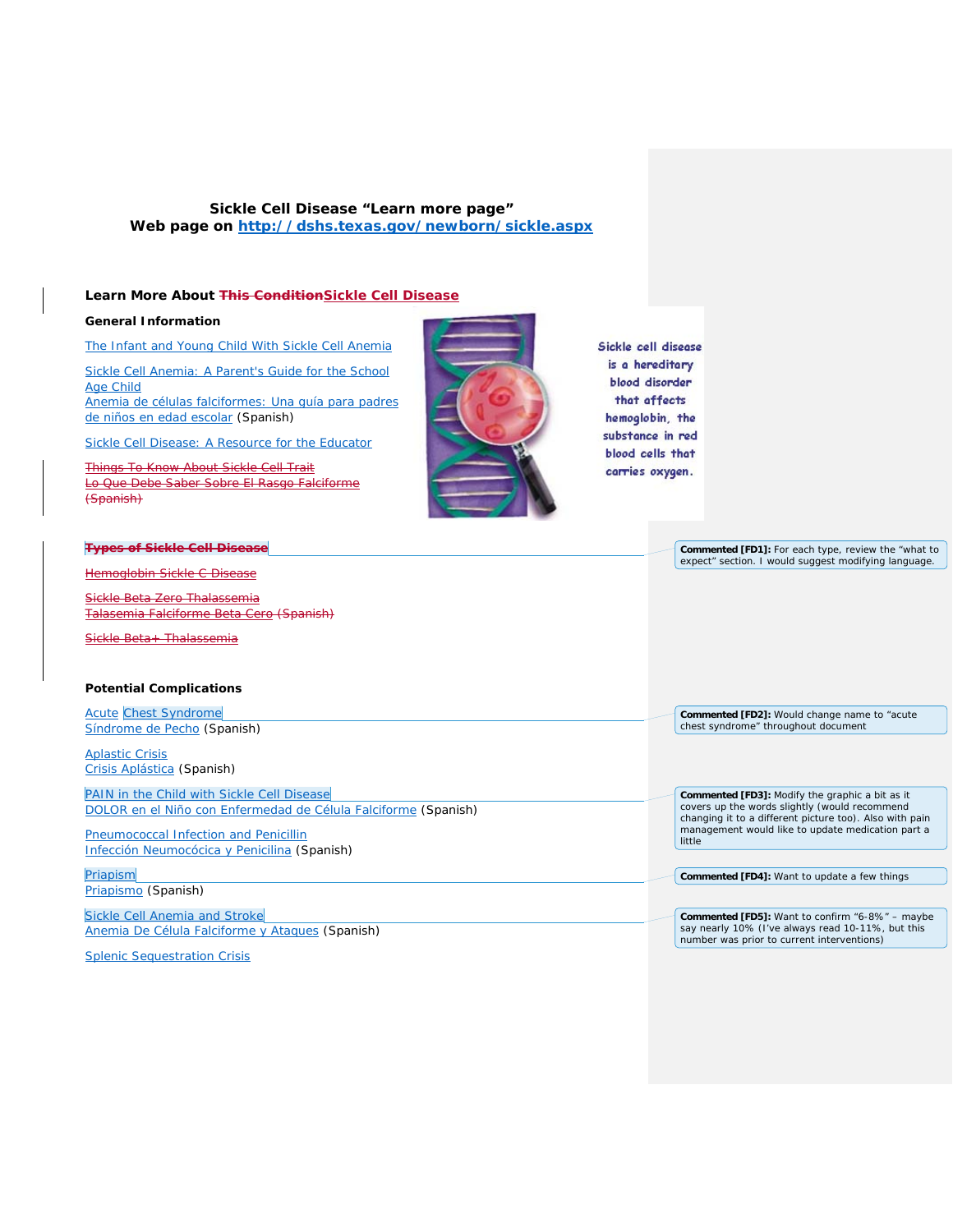# **Types of Sickle Cell Disease**

Hemoglobin SS Disease (Sickle Cell Anemia)

[Hemoglobin Sickle C Disease](http://dshs.texas.gov/newborn/hemo_c2.shtm)

[Sickle Beta Zero Thalassemia](http://dshs.texas.gov/newborn/beta.shtm) [Talasemia Falciforme Beta Cero](http://dshs.texas.gov/WorkArea/linkit.aspx?LinkIdentifier=id&ItemID=2325&LangType=1034) (Spanish)

[Sickle Beta+ Thalassemia](http://dshs.texas.gov/newborn/thala.shtm)

#### **Other Resources**

#### **Education**

American Society of Hematology (general and health care providers)

Centers for Disease Control and Prevention

National Heart, Lung, and Blood Institute

Sickle Cell Disease Management Tool

#### **National Recommendations for Sickle Cell Management**

The fourth edition of The Management of Sickle Cell Disease--developed by physicians, nurses, psychologists, and social workers who specialize in the care of children and adults with sickle cell disease--describes approaches to counseling and also to management of many of the medical complications of sickle cell disease.

In 2014, the National Institutes of Health released an expert panel report from a team of physicians of various specialties to review updated evidence-based management of sickle cell disease.

Since 2004, Congress has authorized the Health Resources and Services Administration to carry out the Sickle Cell Disease Treatment Demonstration Program in order to improve care and health outcomes for sickle cell disease. Click here to view their 2017 report and associated resources.

#### **Sickle Cell Specialists in TexasHealth Professionals**

- **[Pediatric Hemoglobinopathy Consultants](http://dshs.texas.gov/WorkArea/linkit.aspx?LinkIdentifier=id&ItemID=8589990687) (PDF)**
- [Genetic Services Provider List](http://dshs.texas.gov/genetics/provider.shtm)

#### **Other Resources**

herican Society of Hematology (general <mark>and health c</mark>a

Centers for Disease Control and Prevention

National Heart, Lung, and Blood Institute

Sickle Cell Disease Management Tool

**Commented [FD6]:** For each type, review the "what to expect" section. I would suggest modifying language.

**Commented [FD7]: Hyperlink:**<br>http://www.hematology.org/F .<br>gy.org/Foundation/6836.aspx

#### **Commented [FD8]:** Hyperlink: [http://www.hematology.org/Clinicians/Priorities/4669.](http://www.hematology.org/Clinicians/Priorities/4669.aspx)

[aspx](http://www.hematology.org/Clinicians/Priorities/4669.aspx)

**Commented [FD9]:** Hyperlink: <https://www.cdc.gov/ncbddd/sicklecell/index.html>

**Commented [FD10]:** Link: [https://www.nhlbi.nih.gov/health/health](https://www.nhlbi.nih.gov/health/health-topics/topics/sca)[topics/topics/sca](https://www.nhlbi.nih.gov/health/health-topics/topics/sca)

**Commented [FD11]:** Hyperlink: //sickleoptions.org/en\_US

**Commented [FD12]:** Can consider removing this, but it is still available on NIH website and is slightly different than 2014 guidelines. and replace with 2014 guidelines (short version) or put both links. 2014 NIH Sickle Cell Guidelines: [https://www.nhlbi.nih.gov/sites/www.nhlbi.nih.gov/fil](https://www.nhlbi.nih.gov/sites/www.nhlbi.nih.gov/files/Evd-Bsd_SickleCellDis_Rep2014.pdf) [es/Evd-Bsd\\_SickleCellDis\\_Rep2014.pdf](https://www.nhlbi.nih.gov/sites/www.nhlbi.nih.gov/files/Evd-Bsd_SickleCellDis_Rep2014.pdf) **Commented [FD13]:** Hyperlink to 2014 guidelines (short version):

[https://www.nhlbi.nih.gov/sites/www.nhlbi.nih.gov/fil](https://www.nhlbi.nih.gov/sites/www.nhlbi.nih.gov/files/Evd-Bsd_SickleCellDis_Rep2014.pdf) [es/Evd-Bsd\\_SickleCellDis\\_Rep2014.pdf](https://www.nhlbi.nih.gov/sites/www.nhlbi.nih.gov/files/Evd-Bsd_SickleCellDis_Rep2014.pdf)

**Commented [FD14]:** Or consider saying "scientificallybased"

**Commented [TI15]:** Hyperlink to 2017 SCDTDP page: [http://www.nichq.org/project/sickle-cell-disease](http://www.nichq.org/project/sickle-cell-disease-treatment-demonstration-program)[treatment-demonstration-program](http://www.nichq.org/project/sickle-cell-disease-treatment-demonstration-program)

**Commented [TI16]:** Changed title and removed bullet points to match other lists on page

**Formatted:** No bullets or numbering

**Commented [FD17]: Hyperlink:**<br>http://www.hematology.org/Fc http://www.org/Foundation/6836.aspx

**Commented [FD18]:** Hyperlink: [http://www.hematology.org/Clinicians/Priorities/4669.](http://www.hematology.org/Clinicians/Priorities/4669.aspx)

**Commented [FD19]:** Hyperlink: <https://www.cdc.gov/ncbddd/sicklecell/index.html>

**Commented [FD20]:** Link:

[https://www.nhlbi.nih.gov/health/health](https://www.nhlbi.nih.gov/health/health-topics/topics/sca)[topics/topics/sca](https://www.nhlbi.nih.gov/health/health-topics/topics/sca)

**Commented [FD21]:** Hyperlink: [http://sickleoptions.org/en\\_US/](http://sickleoptions.org/en_US/)

[aspx](http://www.hematology.org/Clinicians/Priorities/4669.aspx)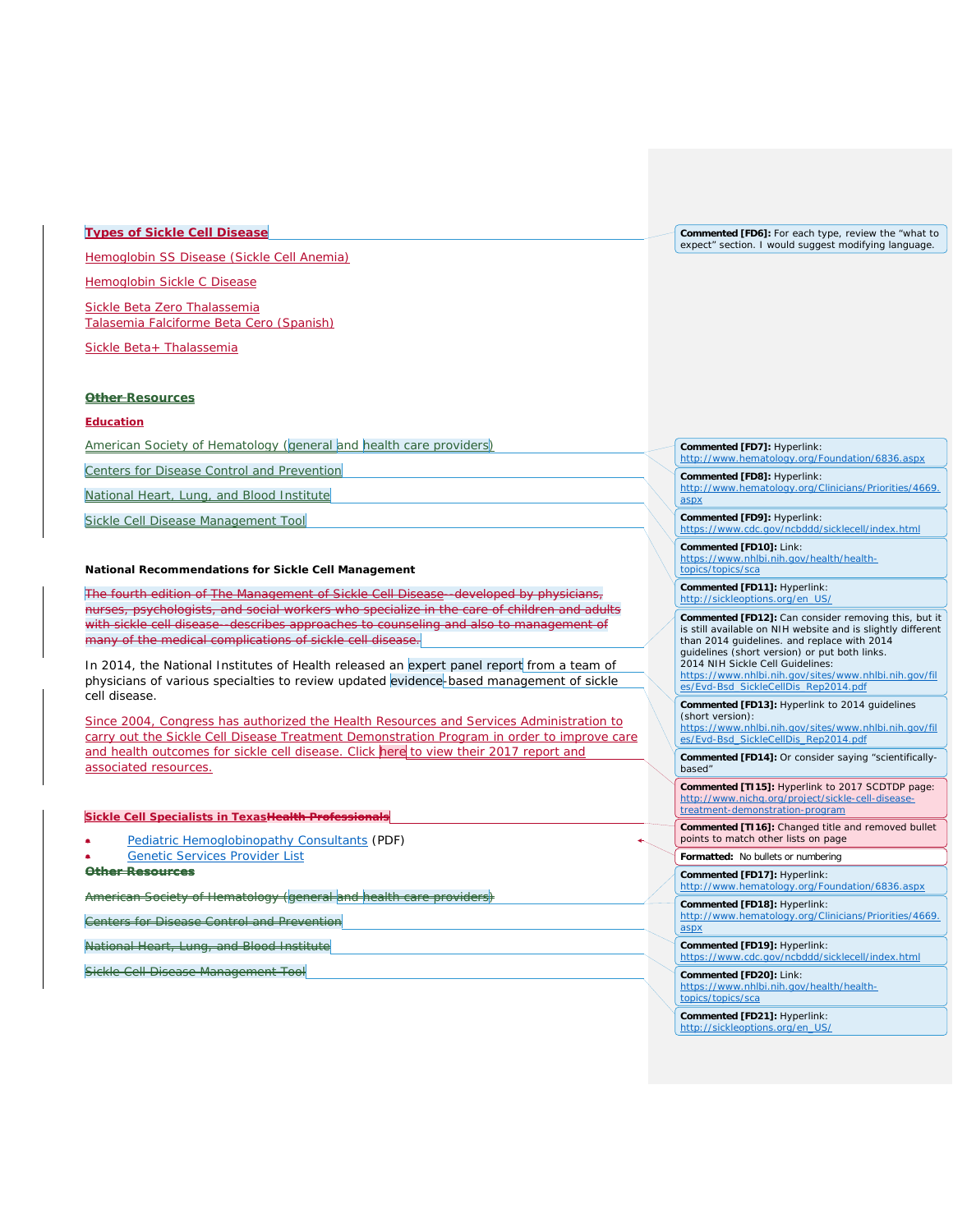## **Sickle Cell Direct Service AgenciesAssociations in Texas**

# **Austin/Houston/San Antonio**

| Sickle Cell Association of Texas                  |                                   |
|---------------------------------------------------|-----------------------------------|
| Marc Thomas Foundation                            | Commented [T122]: Change link to: |
| One Highland Center                               | http://www.sicklecelltx.org/      |
| 314 E. Highland Mall Blvd., Suite 411             |                                   |
| Austin, TX 78752                                  |                                   |
| 2500 East T.C. Jester Blvd., Suite 150A           |                                   |
| Houston, Texas 77008                              |                                   |
| Email: info@sicklecelltx.org                      |                                   |
| Phone: 512-458-9767 or 1-877-994-HOPE (toll free) |                                   |
|                                                   |                                   |

**Commented [FD23]:** Link: <http://www.maroon9sicklecell.org/>

# **Fort Worth**

Maroon 9 4612 Granbury Road Fort Worth, TX 76133 Email: [info@maroon9sicklecell.org](mailto:info@maroon9sicklecell.org) Phone: 817-797-2526, 817-353-6893

## **Other Sickle Cell/ Other Support Groups**

| Above the Crisis (video)                                                    | Commented [FD24]: CHANGE Link:<br>http://mentalhealthchannel.tv/episode/above-the- |
|-----------------------------------------------------------------------------|------------------------------------------------------------------------------------|
| The Otis Uduebor Sickle Cell Foundation                                     | crisis                                                                             |
| P.O. Box 471<br>Rowlett, TX 75030                                           | Commented [FD25]: Link:<br>http://theotisfoundation.org/index.html                 |
| Sickle Cell Association of Houston<br>4014 Market Street                    |                                                                                    |
| Houston, TX 77020<br>Email: care@sicklecellhouston.org                      |                                                                                    |
| SOS Sickle Cell Parent Support Group<br>P.O. Box 1251<br>Pearland, TX 77588 | Commented [FD26]: Link: http://sicklecellsupport.org/                              |

# [Sickle Cell Disease Association of Tarrant County](http://www.scdatarrant.org/)

JPS Professional Building 1350 S. Main, Suite 3600 Fort Worth, TX 76104 Email: info@scdatarrant.org

### **[Starlight Children's Foundation](http://starlight.org/)**

2049 Century Park East, Suite 4320 Los Angeles, CA 90067